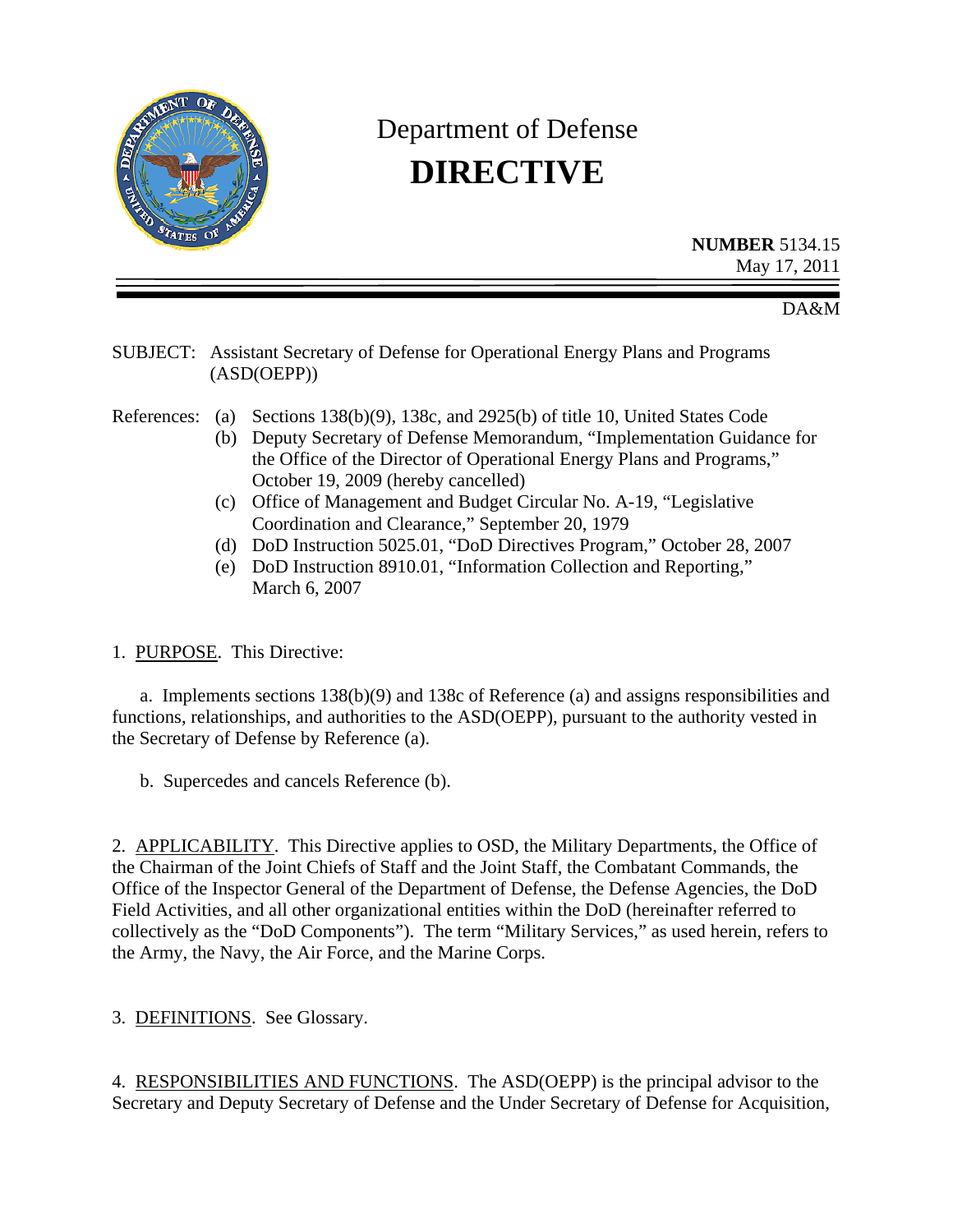Technology, and Logistics (USD(AT&L)) and the principal policy official within the senior management of the DoD regarding operational energy plans and programs. In this capacity, the ASD(OEPP) shall:

 a. Provide leadership and facilitate communication regarding, and conduct oversight to manage and be accountable for, operational energy plans and programs within the DoD, including the Military Services.

 b. Establish and maintain the operational energy strategy and prepare the Annual Report Related to Operational Energy.

 c. Coordinate and oversee planning and program activities of the DoD, including the Military Services, related to:

(1) Implementation of the operational energy strategy.

 (2) The consideration of operational energy demands in the DoD planning, programming, budgeting, and execution activities and requirements and acquisition processes.

 (3) Research and development investments related to operational energy demand and supply technologies.

d. Monitor and review all operational energy initiatives in the DoD.

 e. Provide advice to the Secretary and Deputy Secretary of Defense with respect to operational energy plans and programs to be carried out pursuant to the operational energy strategy.

 f. Provide guidance to, and consult with, the OSD Principal Staff Assistants, the Secretaries of the Military Departments, the Chairman of the Joint Chiefs of Staff, the Commanders of the Combatant Commands, other OSD officials, and the senior operational energy officials with respect to specific operational energy plans and programs to be carried out pursuant to the operational energy strategy.

 g. Review and make recommendations to the Secretary and Deputy Secretary of Defense and the USD(AT&L) regarding all budgetary and financial matters relating to the operational energy strategy. In support of the annual operational energy budget certification:

 (1) Review the proposed budgets for each fiscal year and submit to the Secretary of Defense and the USD(AT&L), no later than January 31 of that fiscal year, a preliminary report containing comments with respect to the proposed budgets and a certification regarding whether the proposed budgets are adequate for implementation of the strategy.

 (2) Actively participate in, and provide guidance integrated into, the Planning, Programming, Budgeting, and Execution process, and: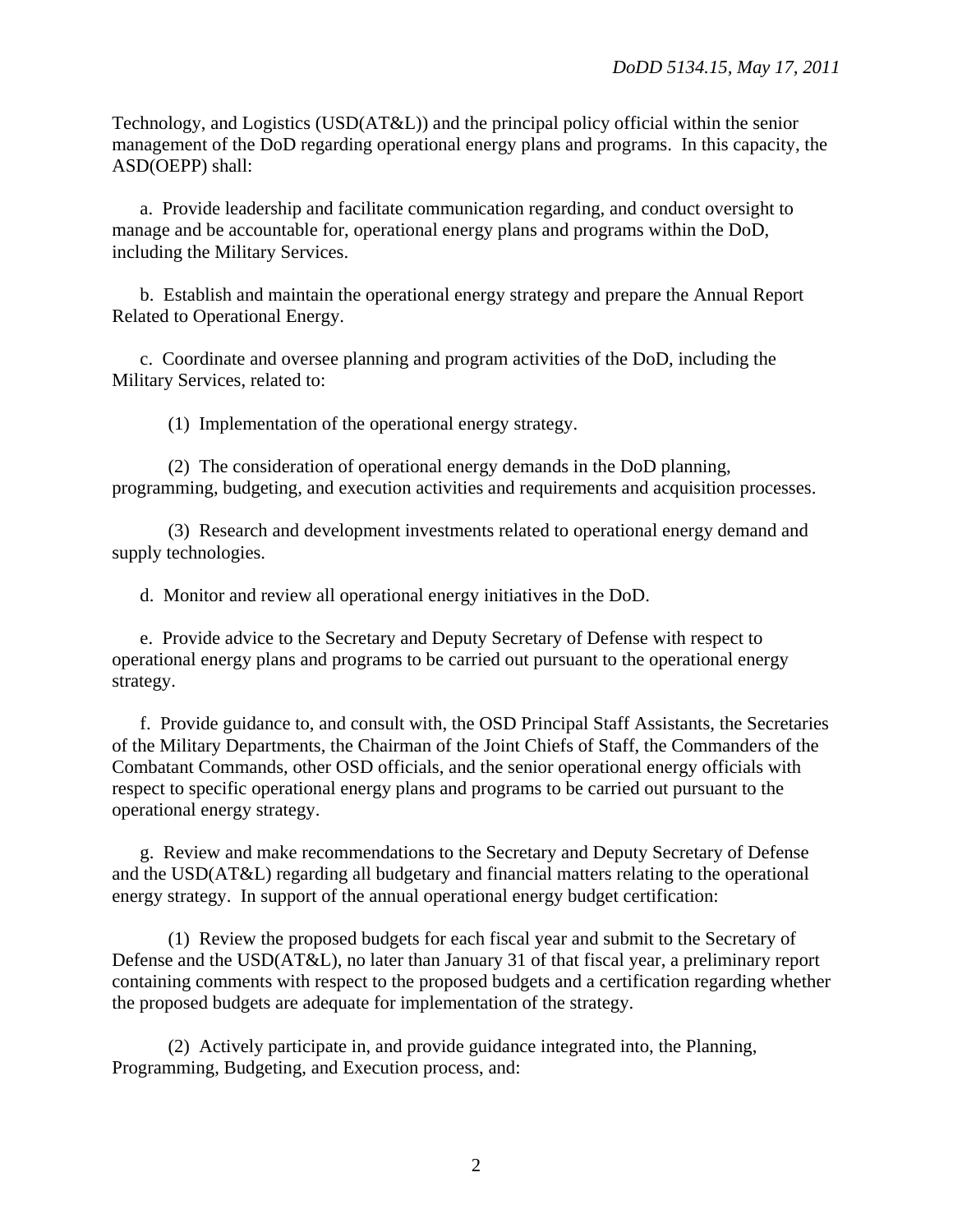(a) Recommend, through the USD(AT&L) to the Secretary of Defense, appropriate funding levels for operational energy-related programs.

 (b) Represent operational energy-related programs and accounts as a member of the Program Review Group or equal management structure during the Program Review.

 (c) Recommend, through the USD(AT&L) to the Under Secretary of Defense (Comptroller) (USD(C))/Chief Financial Officer (CFO)), Department of Defense, resource and programmatic adjustments to the Budget Estimate Submission for the President's Budget Request on specific operational energy programs and technology areas to meet military goals and objectives, as determined by the Secretary of Defense, the Chairman of the Joint Chiefs of Staff, and the Secretaries of the Military Departments.

 (3) Submit annually to the Secretary of Defense and Congress a report on the certification of proposed budgets, with explanation for any budgets not certified, in accordance with subparagraph 4.g.(1) and section 138c of Reference (a). The report shall include:

 (a) A discussion of the actions that the ASD(OEPP) proposes to take and any recommended legislation that the ASD(OEPP) considers appropriate to address the adequacy of the proposed budgets in meeting operational energy strategic goals. The discussion of recommended legislation must be consistent with the DoD Legislative Program and Office of Management and Budget Circular No. A-19 (Reference (c)).

 (b) Any additional comments that the ASD(OEPP) considers appropriate regarding the adequacy of the proposed budgets.

 (c) A separate statement of estimated expenditures and requested appropriations for that fiscal year for ASD(OEPP) activities undertaken in order to carry out his or her duties.

 h. Serve on other DoD, interagency, treaty organization and non-governmental boards, committees, and groups concerned with matters pertaining to assigned responsibilities and functions and represent the Secretary of Defense on such matters outside the DoD.

 i. Provide operational energy annual goals and long-term goals for inclusion in the annual DoD performance plan and Strategic Management Plan.

 j. Perform other duties as assigned by the Secretary or Deputy Secretary of Defense or the USD(AT&L).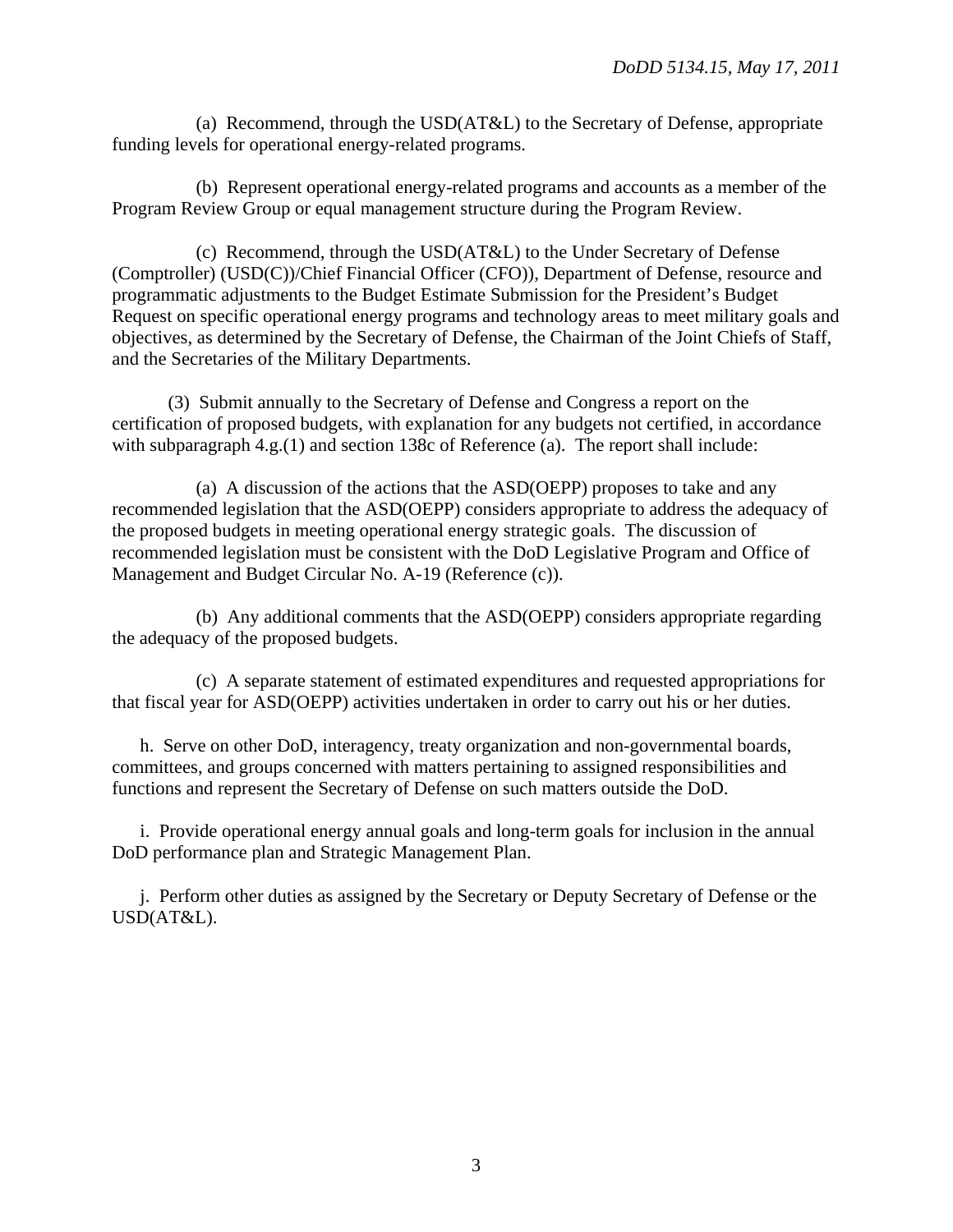#### 5. RELATIONSHIPS

 a. The ASD(OEPP) may communicate views on matters related to operational energy plans and programs and the operational energy strategy directly to the Secretary and Deputy Secretary of Defense without obtaining the approval or concurrence of any other official within the DoD. As such, in the performance of assigned responsibilities and functions, the ASD(OEPP) shall:

(1) Serve under the authority, direction, and control of the Secretary of Defense.

(2) Report to the USD(AT&L).

 (3) Use existing systems, facilities, and services of the DoD and other Federal agencies, when possible, to avoid duplication and achieve maximum efficiency and economy.

 (4) Coordinate and exchange information with other OSD officials, the Heads of the DoD Components, the Military Departments' senior operational energy officials, and other Federal officials having collateral or related responsibilities and functions.

b. The Secretaries of the Military Departments shall:

 (1) Designate and maintain a senior operational energy official for each armed force under that department.

 (2) Ensure their senior operational energy official coordinates with the ASD(OEPP) and implements initiatives for their respective Military Service pursuant to the operational energy strategy.

 (3) Submit to the ASD(OEPP) the results of all studies and initiatives conducted by the Military Department in connection with the operational energy strategy.

 c. In support of the annual operational energy budget certification, the Secretaries of the Military Departments and the Directors of Defense Agencies with responsibility for executing activities associated with the operational energy strategy shall transmit proposed budgets for those activities for a fiscal year to the ASD(OEPP) 10 days before submission of the budgets to the USD(C)/CFO. The Directors of Defense Agencies shall transmit their budgets through their respective OSD Principal Staff Assistants.

d. The other OSD officials and the Heads of the DoD Components shall:

 (1) Coordinate with the ASD(OEPP) on all matters under their purview related to the authorities, responsibilities, and functions assigned to the ASD(OEPP).

 (2) Provide the ASD(OEPP) access to all records and data in the DoD (including the records and data of each Military Department) necessary to permit the ASD(OEPP) to carry out his or her duties.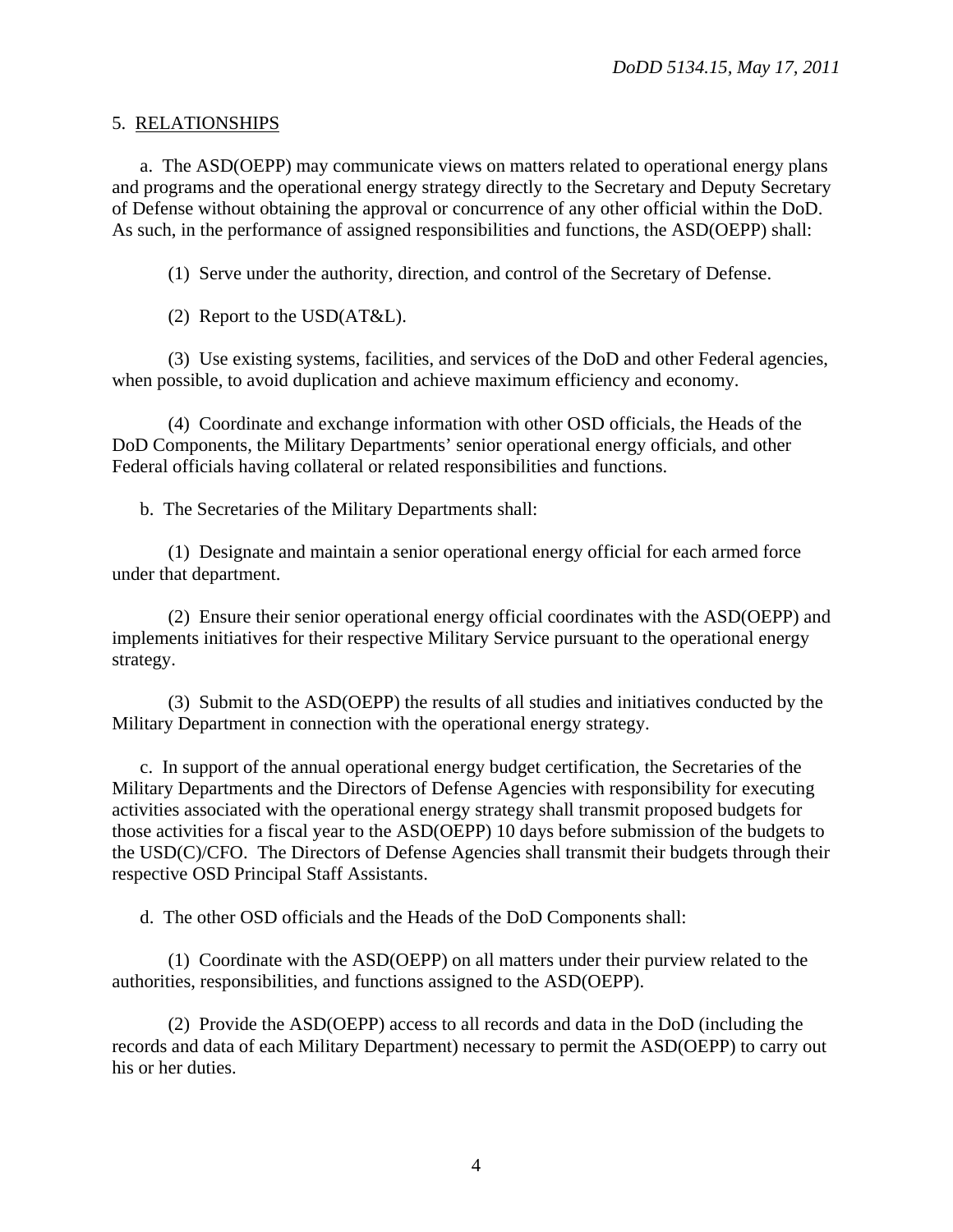e. The USD(C)/CFO shall include the ASD(OEPP) on the distribution of Program Decision and similar budget decision documents throughout the annual budget review process.

6. AUTHORITIES. The ASD(OEPP) is hereby delegated authority to:

 a. Act for the Secretary of Defense regarding submittal of required reports to Congress, pursuant to sections 138c and 2925(b) of Reference (a).

 b. Approve and sign DoD Instructions, DoD Manuals, and one-time Directive-Type Memorandums, in accordance with DoD Instruction 5025.01 (Reference (d)), that implement policy approved by the Secretary or Deputy Secretary of Defense or the USD(AT&L) in areas of assigned responsibility and function. Instructions to the Military Departments shall be issued through the Secretaries of the Military Departments. Instructions to the Combatant Commands normally shall be communicated through, and coordinated with, the Chairman of the Joint Chiefs of Staff.

 c. Obtain reports and information in accordance with DoD Instruction 8910.01 (Reference (e)), as necessary, to carry out assigned responsibilities and functions.

 d. Communicate directly with the Heads of the DoD Components, as necessary, to carry out assigned responsibilities and functions, including transmitting requests for advice and assistance. Communications to the Military Departments shall be transmitted through the Secretaries of the Military Departments or their senior operational energy officials, or as otherwise provided in law or directed by the Secretary of Defense in other DoD issuances. Communications to the Combatant Commanders normally shall be transmitted through, and coordinated with, the Chairman of the Joint Chiefs of Staff.

 e. Communicate with other Government officials, representatives of the Legislative Branch, members of the public, and representatives of foreign governments, as appropriate, to carry out assigned responsibilities and functions. Communications with representatives of the Legislative Branch shall be coordinated with the Assistant Secretary of Defense for Legislative Affairs and the USD(C)/CFO, as appropriate, and be consistent with the DoD Legislative Program.

7. RELEASABILITY. UNLIMITED. This Directive is approved for public release and is available on the Internet from the DoD Issuances Website at http://www.dtic.mil/whs/directives.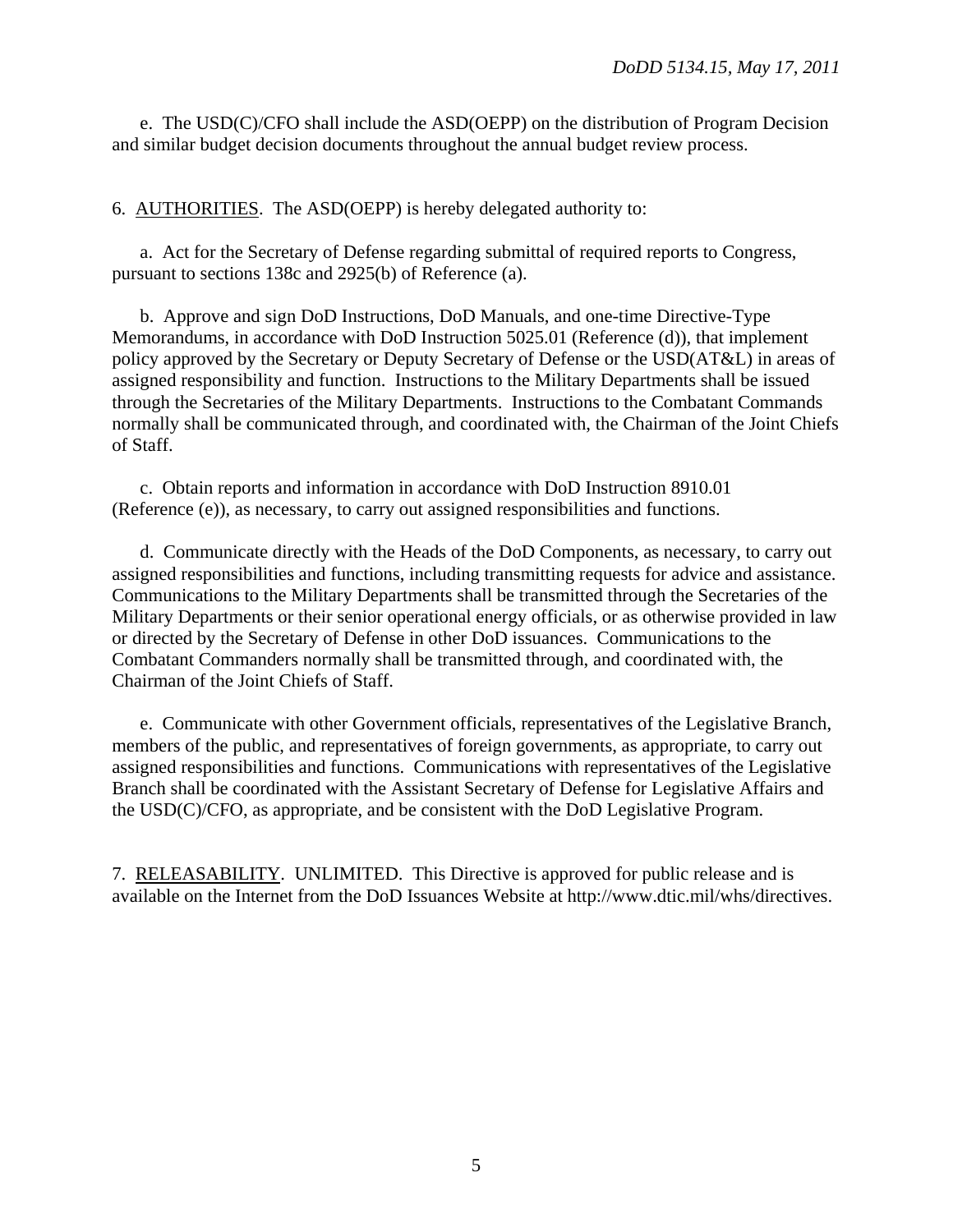8. EFFECTIVE DATE. This Directive is effective upon its publication to the DoD Issuances Website.

∞

William J. Lynn III U<br>Deputy Secretary of Defense

Enclosure Glossary